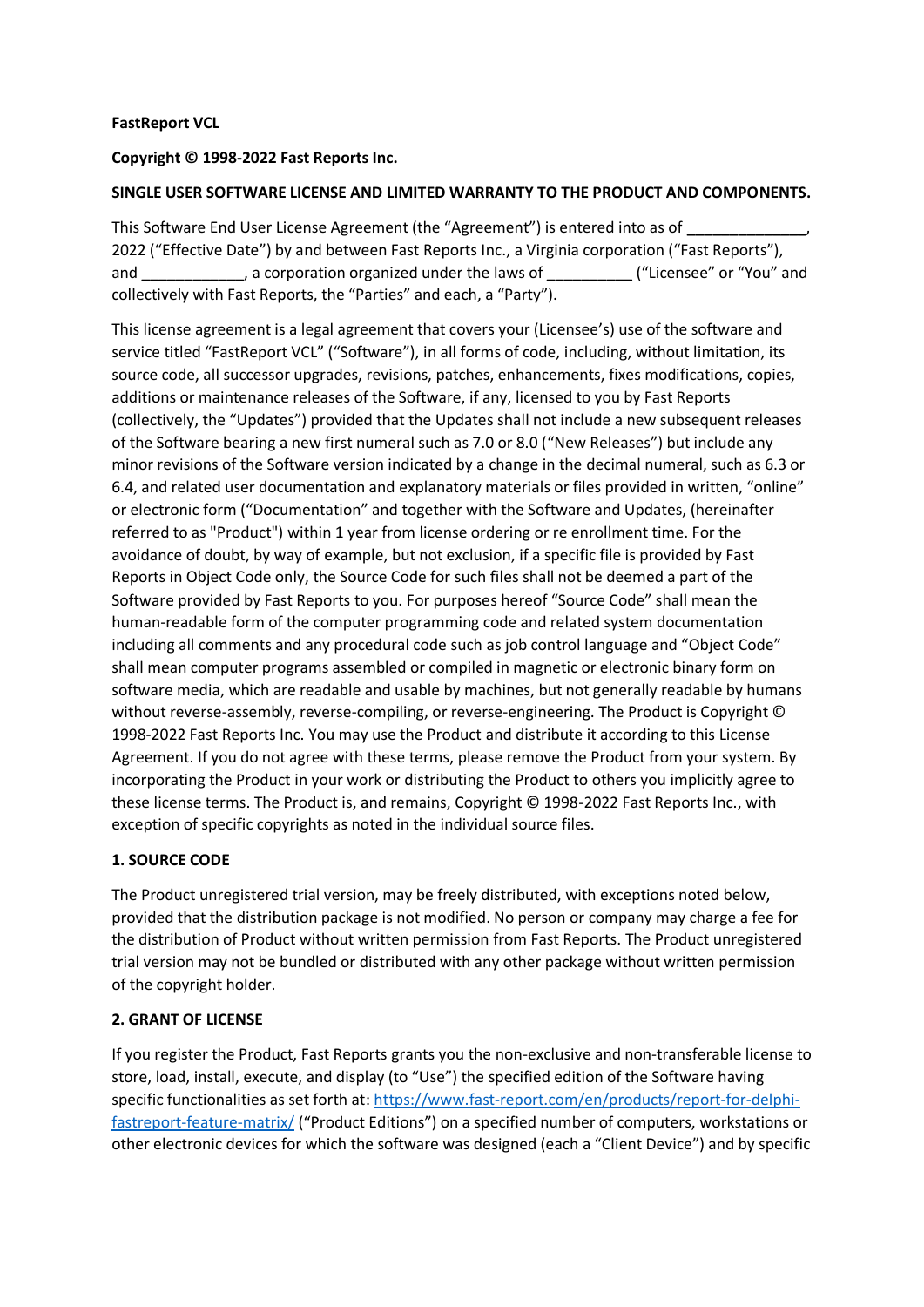number of permitted Named Users (as such term defined below) pursuant to the terms and conditions of this Agreement ("License") and you hereby agree and accept such License as follows:

2.1. Trial License. If you have received, downloaded and/or installed the specific Product Edition under a trial license you are hereby granted an evaluation license for the specified by Fast Reports Product Edition and you may Use the Product only for evaluation purposes and only during the single applicable evaluation period of thirty (30) days (the "Trial Period"), unless otherwise indicated, from the date of the initial installation. Any use of the Product for other purposes or beyond the applicable evaluation period is strictly prohibited, provided however that, subject to the restrictions contained herein, you may copy and distribute a trial version of the Product as provided in Section 1 hereof. The Fast Reports shall not be required to provide any support and Updates, for the Trial Version of the Product. During the Trial Period, the Fast Reports provides no warranty and assumes and bears no liability whatsoever for the Trial Version of the Product.

2.2. Single License. If the specific Product Edition is licensed under Single License unless a multiple Licenses are purchased by Licensee, Licensee is allowed to Use a single (1) copy of the Product licensed under the Single License by a single (1) Named User on one (1) Client Device owned, rented or leased by Licensee, provided that if you licensed Enterprise Product Edition as set forth on Fast Reports Site you may use single (1) copy of the Product licensed under the Single License by a single (1) Named User on a single web server.

2.3. Team License. If the specific Product Edition is licensed under Team License unless a multiple Licenses are purchased by Licensee, Licensee is allowed to Use a two (2) copy of the Product licensed under the Team License by up to (4) Named User on two (2) Client Devices owned, rented or leased by Licensee, provided that, the Client Devices maybe located in different geographical areas, having unique addresses, provided that if you licensed Enterprise Product Edition as set forth on Fast Reports Site you may use two (2) copies of the Product licensed under the Team License by up to four (4) Named User on a single web server.

2.4. Site License. If the specific Product Edition is licensed under Site License terms specified in the applicable Product invoicing or packaging, Licensee may install and Use the Product on any number of Client Devices by any number of Named Users within a single (1) building owned or leased by Licensee, having a single geographical location and address, provided that if you licensed Enterprise Product Edition as set forth on Fast Reports Site you may Use the Product on a single web server as long as the server is located in the same geographical location as named users. Additionally, the individual licensing terms may specify other terms, conditions and restrictions of Using the Product.

2.5. Educational License . If the specific Product Edition is licensed under the Educational License you are hereby granted a license to Use the Product solely for Educational Purpose. For purposes of this Agreement, "Educational Purpose" shall mean that you may Use of the Product solely for noncommercial study or research that is undertaken solely in furtherance of educational process, whether or not completed by a student in pursuit of an educational degree, certificate or diploma or as used by teachers or facilitates teaching of a class, and all administrative staff, faculty and employees, of any college, university, trade school or other school ("Educational Institution").

2.6. Source Code License. If you obtained Professional or Enterprise Edition of the Product as set forth at:<https://www.fast-report.com/en/products/report-for-delphi-fastreport-feature-matrix/> ,Fast Reports may grant you certain rights to Software provided in Source Code as follows (the "Source Code License"):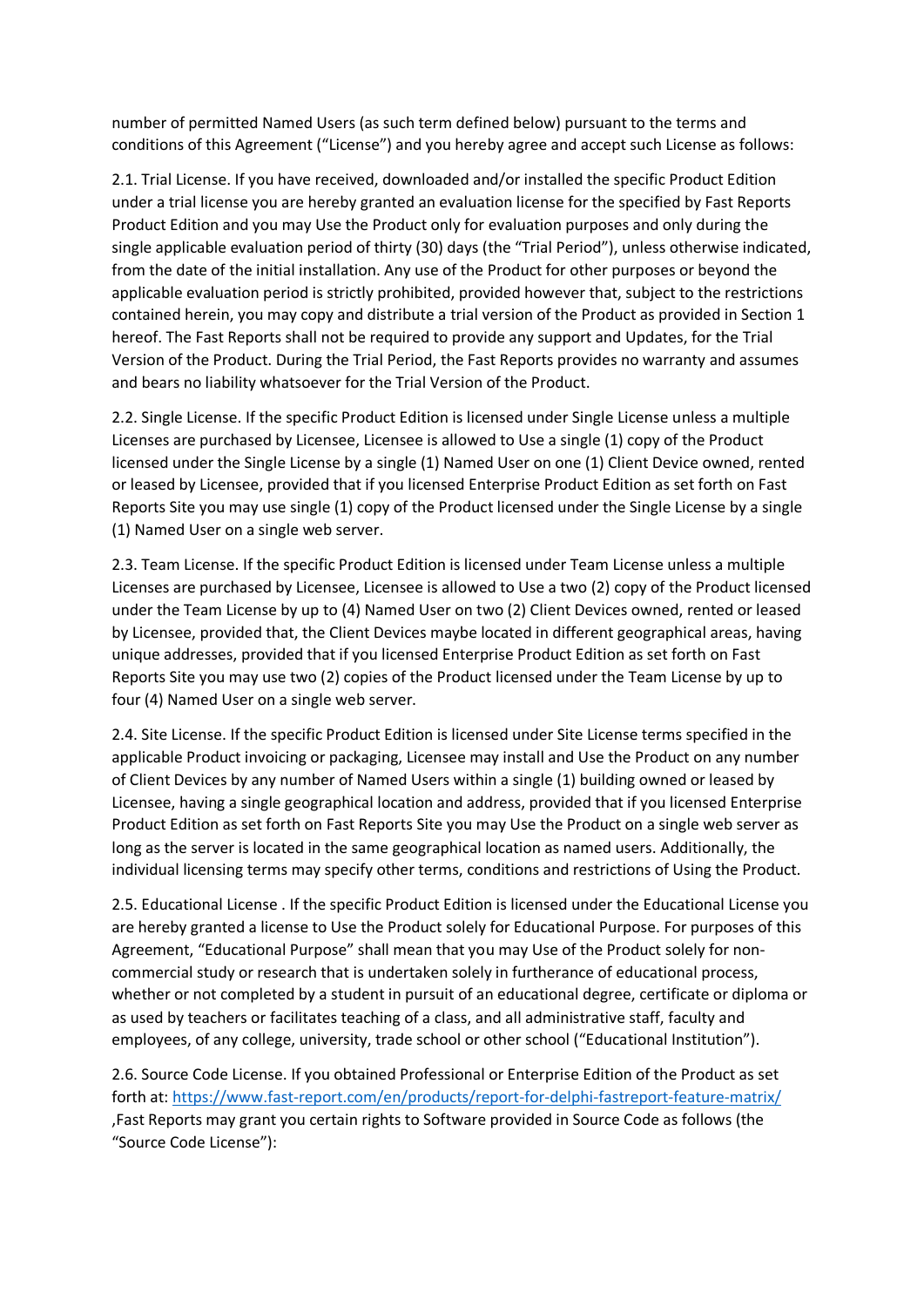i) Provided you have purchased a license to a part of the Software supplied in Source Code form, you may make modifications, enhancements, derivative works and/or extensions to that licensed Source Code provided to you under the terms set forth in this Section 2.4.

ii) While the Fast Reports does not claim any ownership rights in the Results, in the event you develop any modifications, enhancements, derivative works and/or extensions to the licensed Source Code (the "Derivatives"), either independently or jointly with the Fast Reports, such Derivatives and all rights associated therewith will be the exclusive property of the Fast Reports.

iii) You shall not grant, either expressly or by implication, any rights, title, interest, or licenses to any Derivatives to any third party. You will, however, be entitled to use such Derivatives under the terms set forth in this Agreement. You hereby assign all right, title and interest in and to such Derivatives to the licensed Source Code to the Fast Reports.

iv) You also agree to execute, acknowledge and deliver to the Fast Reports all documents and instruments and do all things and actions Fast Reports deems necessary or desirable, at no cost to you but at Fast Reports' expense, to enable the Fast Reports to obtain and secure such Derivatives anywhere in the World. You agree to secure all necessary rights and obligations from relevant employees or third parties in order to satisfy the above obligations. You may not distribute the Fast Reports' Source Code, or any Derivatives, in Source Code form.

v) Under no circumstances may any portion of the Source Code be distributed, disclosed or otherwise made available to any third party without the express, prior written consent of the Fast Reports. Under no circumstances may the Source Code be used in whole or in part, as the basis for creating a product that provides the same, or substantially the same, functionality as any of the Fast Reports' product. You will not take any action, or assist or otherwise aid anyone else in taking any action that would, in any way, limit the Fast Reports' independent development, sale, assignment, licensing or use of its Software or any Derivatives thereof. You will not modify or delete, in whole or part, any copyright, trade secret, proprietary, confidential or other notice thereon or therein, without the express, prior written consent of the Fast Reports.

vi) YOU UNDERSTAND, ACKNOWLEDGE AND AGREE THAT SOURCE CODE IS LICENSED "AS IS," AND THAT THE FAST REPORTS DOES NOT PROVIDE ANY TECHNICAL SUPPORT FOR SOURCE CODE.

2.7. Licensee may install and Use the Product for the sole purposes of designing, developing, testing, and deploying application programs which it creates. Licensee may install a copy of the Product on a computer and freely move the Product from one computer to another, provided that Licensee is the only individual using the Product. If you are an entity, you must designate one individual within your organization ("Named User") to have the right to use the Product.

2.8. You may write and compile your own application programs using the Product contained in this package. All copies of the Product you so write and distribute must include a Fast Reports, Inc. copyright notice, or a valid copyright notice of your own.

2.9. You may make one copy of the Product for backup or archival purposes or copy the Product to a single permanent storage medium provided you keep the original solely for backup or archival purposes.

2.10. Fast Reports will provide technical support as set forth at:<https://support.fast-report.com/> and notifications on the Upgrades for the Product, with no additional payment within 1 year from license ordering or re enrollment time.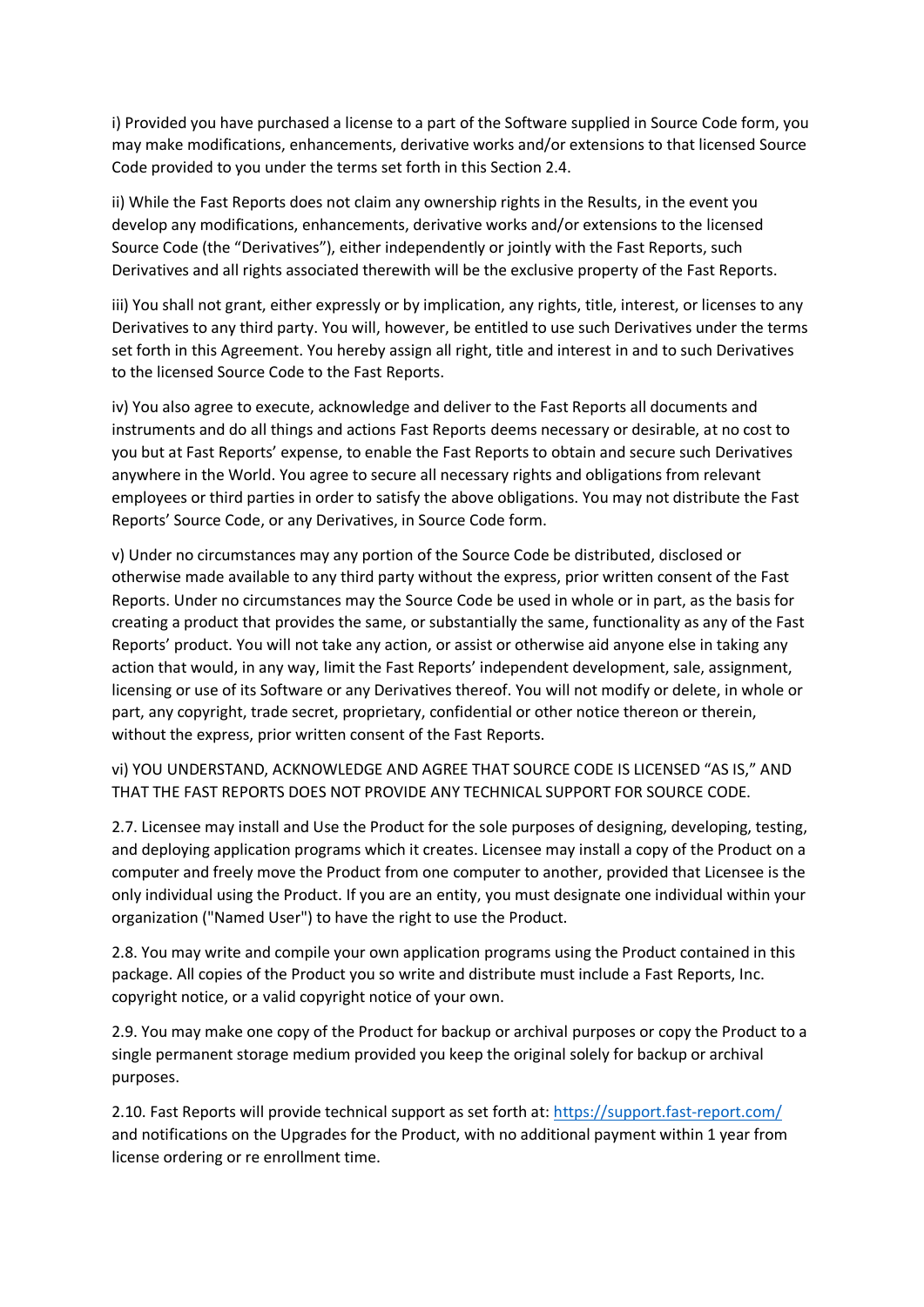2.11. The registered Product may not be rented or leased, but may be permanently transferred, if the person receiving it agrees to terms of this license. If the software is an Update, the transfer must include the Update and all previous versions.

# **3. ENGAGING IN ANY OF THE ACTIVITIES LISTED BELOW WILL TERMINATE THE SOFTWARE LICENSE. IN ADDITION TO SOFTWARE LICENSE TERMINATION, FAST REPORTS INC. MAY PURSUE CRIMINAL, CIVIL, OR ANY OTHER AVAILABLE REMEDIES.**

3.1. Distribution of any files contained in this software package, other than the runtime packages explicitly listed above, including but not limited to .PAS, .DFM, .DCU files, .DCP files, and design-time packages.

3.2. Modification, decompilation, disassembly, reverse engineering or translation of the Product.

3.3. Removal of proprietary notices, labels or marks from the Product or Product Documentation.

3.4. Inclusion of FastReport in a development environment, CRM, ERP, BPM systems, own software development (RAD) systems without purchasing and receiving additional license for use of FastReport for each Named User.

3.5. Creation of an application that does not differ materially from the Product.

3.6. Development and/or distribution of a stand-alone reporting application based on the Product.

3.7. Creation of an application (whether it be freeware, shareware or a commercial product) which competes directly or indirectly with the Product unless specifically agreed to by Fast Reports.

# **4. AGREEMENT PERTAINING TO THE RELEASE OF SOURCE CODE BY FAST REPORTS, INC. TO LICENSEE**

4.1. Use Of Source Code. Licensee shall not utilize the Source Code for the creation of a product or any software application (whether it be freeware, shareware or a commercial product) which competes directly or indirectly with Product. In addition, Licensee will not disclose the Source Code itself, nor the implementations discovered therein, to any party involved in the creation of software which competes directly or indirectly with Product.

4.2. Distribution Of Source Code. Licensee shall not distribute the Product. Specifically this includes all .dcu, .dfm, and .pas files which Fast Reports has provided.

4.3. Changes To Source Code. Fast Reports reserves the right to change any part of the Source Code in future versions of the Product. These changes may include the removal of classes, properties and methods or the creation of new classes, properties and methods.

#### **5. TECHNICAL SUPPORT FOR SOURCE CODE**

Fast Reports will not provide support for modifications, authorized or not authorized Licensee makes to the Source Code. Licensee assumes full responsibility for supporting any code or application which results from such modification. Licensee will not hold Fast Reports liable and hold Fast Reports harmless for any claims arising from, directly or indirectly, any changes or modifications made to the Product's Source Code, including changes which Licensee has made based on advice or suggestions provided by Fast Reports. Licensee must clearly indicate at the start of each source code file that the user Operates a modified version of the Product.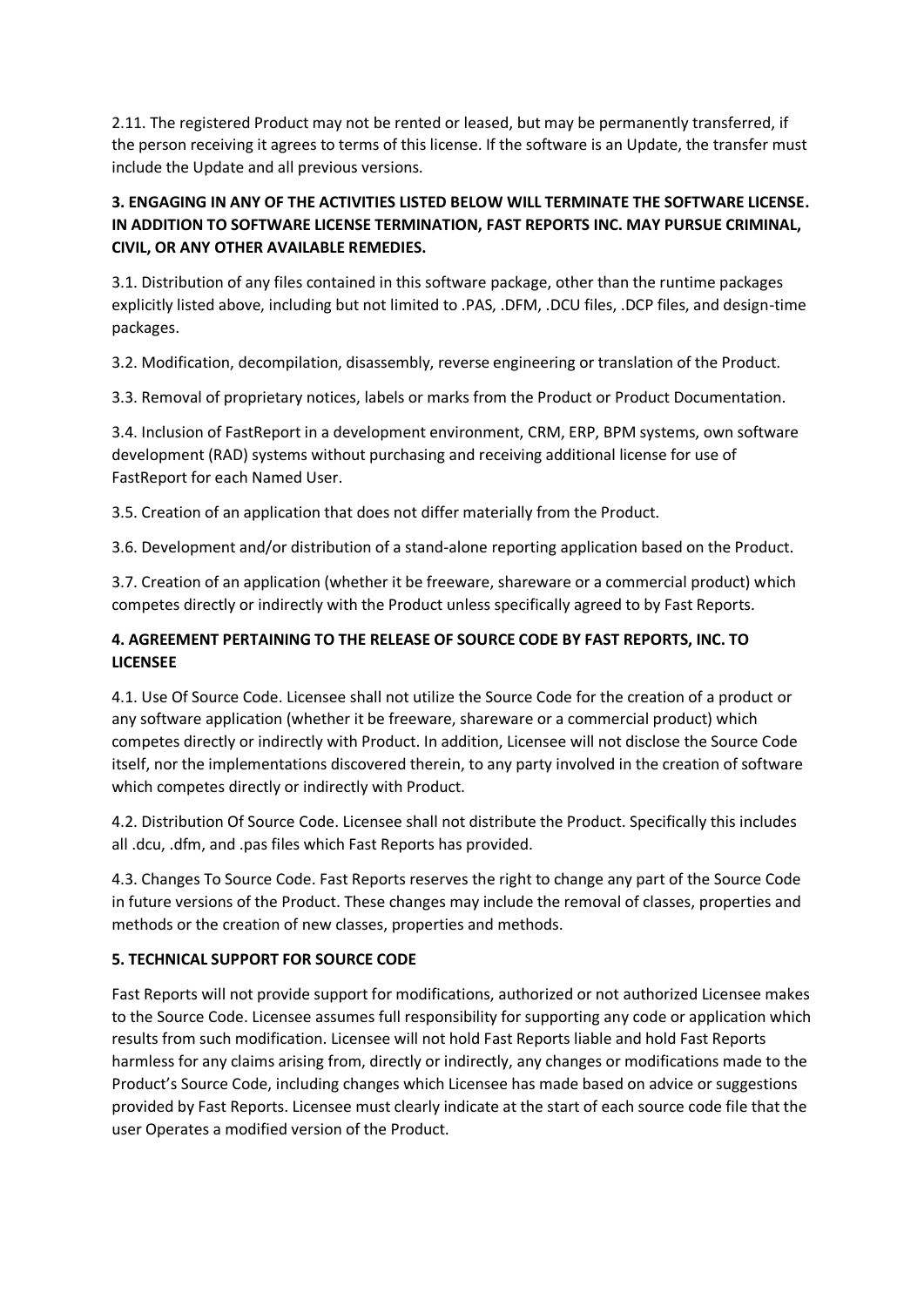### **6. TERM AND TERMINATION.**

6.1. The license granted under this Agreement will continue in force until terminated, as set forth herein. If Licensee fails to pay any monies or provide any services due in connection with the Product, or violates any term or condition of this Agreement, Fast Reports or its agent may terminate this License immediately by giving notice to Licensee. Licensee is responsible for providing valid contact information to Fast Reports. If no valid contact information is available for Licensee in Fast Reports' records, Fast Reports is not required to give notice of termination to Licensee. Licensee also may terminate this License voluntarily by giving notice of termination to Fast Reports and destroying or returning to Fast Reports all copies of all or any part of the Product and related user documentation in Licensee's possession or under Licensee's control.

6.2. Effect Of Termination. Immediately upon termination, Licensee will destroy or return to Fast Reports all copies of all or any part of the Product in Licensee's possession or under Licensee's control. Licensee will have no right to keep or use any copy of the Product and related user documentation for any purpose after termination of this Agreement.

## **7. TRANSFER OF PRODUCT**

Licensee shall not have the right to transfer this Product license, without the prior written consent of Fast Reports.

### **8. CONFIDENTIALITY**

The parties to this Agreement will take all necessary steps to ensure that any material or information identified by either party to be confidential ("Confidential Information"), which the other party has possession or knowledge of in connection with this Agreement, will not be disclosed to others, in whole or in part, without the prior written permission of the other party. Neither party will have the obligation to maintain the confidentiality of any data or information which (i) was in the receiving party's lawful possession prior to receipt from the other party, (ii) is later lawfully obtained by the receiving party from a third party having no obligation of secrecy to the other party, (iii) is available to the public through no act or failure of the receiving party, (iv) is readily available in the public domain, or (v) is independently developed by the receiving party. The receiving party will immediately return or destroy any or all Confidential Information that has been provided to it by the other party, upon the other party's request.

## **9. PRODUCT WARRANTY**

9.1. WARRANTIES. EXCEPT FOR ANY WARRANTY, CONDITION, REPRESENTATION OR TERM TO THE EXTENT TO WHICH THE SAME CANNOT OR MAY NOT BE EXCLUDED OR LIMITED BY LAW APPLICABLE TO YOU IN YOUR JURISDICTION, THE PRODUCT, INCLUDING, WITHOUT LIMITATION, ASSOCIATED SOURCE CODE IS PROVIDED "AS-IS" WITHOUT ANY WARRANTY WHATSOEVER AND THE FAST REPORTS MAKE NO PROMISES, REPRESENTATIONS OR WARRANTIES, WHETHER EXPRESSED OR IMPLIED, WHETHER BY STATUTE, COMMON LAW, CUSTOM, USAGE OR OTHERWISE, REGARDING OR RELATING TO THE PRODUCT OR CONTENT THEREIN OR TO ANY OTHER MATERIAL FURNISHED OR PROVIDED TO YOU PURSUANT TO THIS AGREEMENT OR OTHERWISE. YOU ASSUME ALL RISKS AND RESPONSIBILITIES FOR SELECTION OF THE PRODUCT TO ACHIEVE YOUR INTENDED RESULTS, AND FOR THE INSTALLATION OF, USE OF, AND RESULTS OBTAINED FROM THE PRODUCT. THE FAST REPORTS MAKE NO WARRANTY THAT THE PRODUCT WILL BE ERROR FREE OR FREE FROM INTERRUPTION OR FAILURE, OR THAT IT IS COMPATIBLE WITH ANY PARTICULAR HARDWARE OR SOFTWARE. TO THE MAXIMUM EXTENT PERMITTED BY APPLICABLE LAW, FAST REPORTS DISCLAIM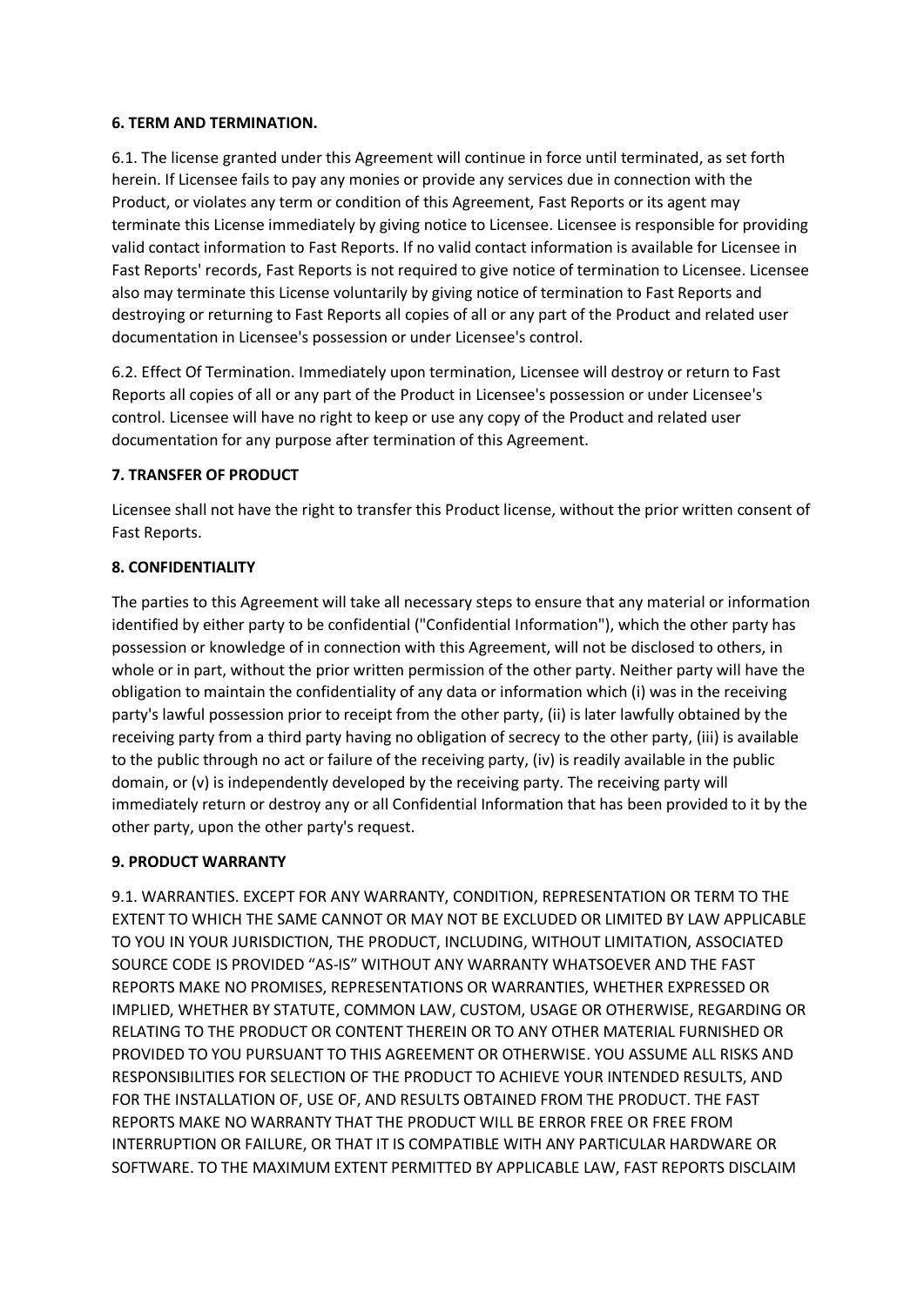ALL WARRANTIES, EITHER EXPRESS OR IMPLIED, INCLUDING BUT NOT LIMITED TO IMPLIED WARRANTIES OF MERCHANTABILITY, NON-INFRINGEMENT OF THIRD PARTY RIGHTS, INTEGRATION, SATISFACTORY QUALITY OR FITNESS FOR ANY PARTICULAR PURPOSE WITH RESPECT TO THE PRODUCT AND THE ACCOMPANYING WRITTEN MATERIALS OR THE USE THEREOF. SOME JURISDICTIONS DO NOT ALLOW LIMITATIONS ON IMPLIED WARRANTIES, SO THE ABOVE LIMITATION MAY NOT APPLY TO YOU. YOU HEREBY ACKNOWLEDGE THAT THE PRODUCT MAY NOT BE OR BECOME AVAILABLE DUE TO ANY NUMBER OF FACTORS INCLUDING WITHOUT LIMITATION PERIODIC SYSTEM MAINTENANCE, SCHEDULED OR UNSCHEDULED, ACTS OF GOD, TECHNICAL FAILURE OF THE SOFTWARE, TELECOMMUNICATIONS INFRASTRUCTURE, OR DELAY OR DISRUPTION ATTRIBUTABLE TO VIRUSES, DENIAL OF SERVICE ATTACKS, INCREASED OR FLUCTUATING DEMAND, AND ACTIONS AND OMISSIONS OF THIRD PARTIES. THEREFORE, THE FAST REPORTS EXPRESSLY DISCLAIM ANY EXPRESS OR IMPLIED WARRANTY REGARDING SYSTEM AND/OR SOFTWARE AVAILABILITY, ACCESSIBILITY, OR PERFORMANCE. THE FAST REPORTS DISCLAIM ANY AND ALL LIABILITY FOR THE LOSS OF DATA DURING ANY COMMUNICATIONS AND ANY LIABILITY ARISING FROM OR RELATED TO ANY FAILURE BY THE FAST REPORTS TO TRANSMIT ACCURATE OR COMPLETE INFORMATION TO YOU.

9.2. LIMITED LIABILITY; NO LIABILITY FOR CONSEQUENTIAL DAMAGES. YOU ASSUME THE ENTIRE COST OF ANY DAMAGE RESULTING FROM YOUR USE OF THE PRODUCT AND THE INFORMATION CONTAINED IN OR COMPILED BY THE PRODUCT, AND THE INTERACTION (OR FAILURE TO INTERACT PROPERLY) WITH ANY OTHER HARDWARE OR SOFTWARE WHETHER PROVIDED BY THE FAST REPORTS OR A THIRD PARTY. TO THE MAXIMUM EXTENT PERMITTED BY APPLICABLE LAW, IN NO EVENT WILL THE FAST REPORTS OR ITS SUPPLIERS OR FAST REPORTS BE LIABLE FOR ANY DAMAGES WHATSOEVER (INCLUDING, WITHOUT LIMITATION, DAMAGES FOR LOSS OF BUSINESS PROFITS, BUSINESS INTERRUPTION, LOSS OF BUSINESS INFORMATION, LOSS OF GOODWILL, WORK STOPPAGE, HARDWARE OR SOFTWARE DISRUPTION IMPAIRMENT OR FAILURE, REPAIR COSTS, TIME VALUE OR OTHER PECUNIARY LOSS) ARISING OUT OF THE USE OR INABILITY TO USE THE PRODUCT, OR THE INCOMPATIBILITY OF THE PRODUCT WITH ANY HARDWARE SOFTWARE OR USAGE, EVEN IF SUCH PARTY HAS BEEN ADVISED OF THE POSSIBILITY OF SUCH DAMAGES. IN NO EVENT WILL FAST REPORTS' TOTAL LIABILITY TO YOU FOR ALL DAMAGES IN ANY ONE OR MORE CAUSE OF ACTION, WHETHER IN CONTRACT, TORT OR OTHERWISE EXCEED THE AMOUNT PAID BY YOU FOR THE PRODUCT. THIS LIMITATION OF LIABILITY SHALL NOT APPLY TO LIABILITY FOR DEATH OR PERSONAL INJURY TO THE EXTENT THAT APPLICABLE LAW PROHIBITS SUCH LIMITATION. FURTHERMORE, BECAUSE SOME JURISDICTIONS DO NOT ALLOW THE EXCLUSION OR LIMITATION OF LIABILITY FOR CONSEQUENTIAL OR INCIDENTAL DAMAGES, THE ABOVE LIMITATION MAY NOT APPLY TO YOU.

## **10. REFUNDS**

In the event that Fast Reports refunds any amounts paid by Licensee for the Product, pursuant to this Agreement , Licensee acknowledges and agrees that this Agreement and the Product license hereunder are terminated, and Licensee shall terminate any use, display or otherwise control of the Product, Source Code or related Documentation.

#### **11. OWNERSHIP OF PRODUCT**

You agree that the Product and the authorship, systems, ideas, methods of operation, documentation and other information contained in the Product, are proprietary intellectual properties and/or the valuable trade secrets of the Fast Reports or its suppliers and/or Fast Reports and are protected by civil and criminal law, and by the law of copyright, trade secret, trademark and patent of the United States, other countries and international treaties. You may use trademarks only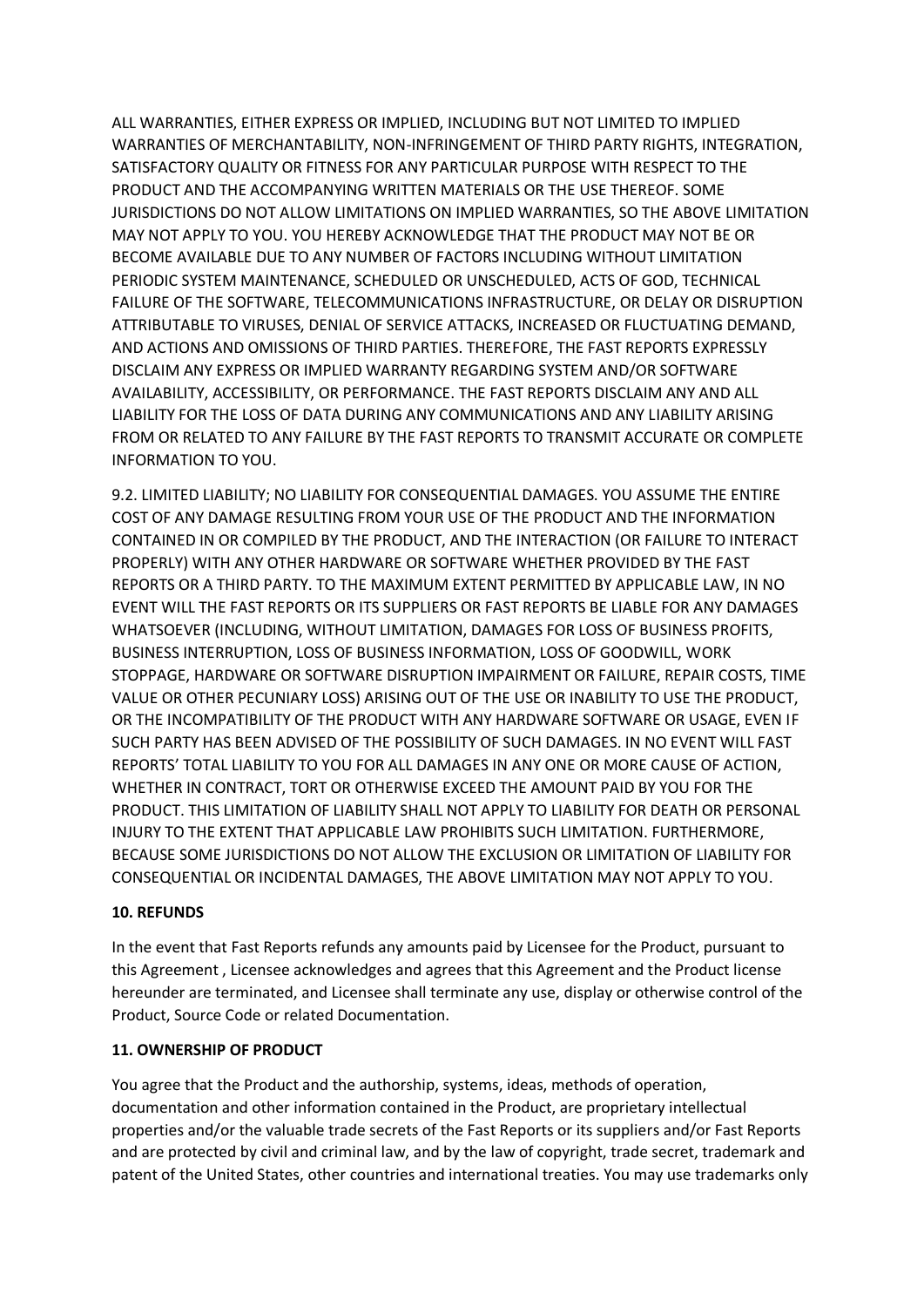insofar as to identify printed output produced by the Product in accordance with accepted trademark practice, including identification of trademark owner's name. Such use of any trademark does not give you any rights of ownership in that trademark. The Fast Reports own and retain all right, title, and interest in and to the Product, including without limitations any error corrections, enhancements, Updates or other modifications to the Software, whether made by the Fast Reports or any third party, and all copyrights, patents, trade secret rights, trademarks, and other intellectual property rights therein. Your possession, installation or use of the Product does not transfer to you any title to the intellectual property in the Product, and you will not acquire any rights to the Product except as expressly set forth in this Agreement. All copies of the Product made hereunder must contain the same proprietary notices that appear on and in the Product. Except as stated herein, this Agreement does not grant you any intellectual property rights in the Product and you acknowledge that the License, as further defined herein, granted under this Agreement only provides you with a right of limited use under the terms and conditions of this Agreement.

## **12. ASSIGNMENT AND DELEGATION**

Licensee may not assign this Agreement or any rights under it and may not delegate any duties under this Agreement without Fast Reports' prior written consent. Any attempt to assign or delegate without that consent will be void.

### **13. GENERAL**

Licensee shall be responsible for and shall pay, and shall reimburse Fast Reports on request if Fast Reports is required to pay, any sales, use, value added (VAT), consumption or other tax (excluding any tax that is based on Fast Reports' net income), assessment, duty, tariff, or other fee or charge of any kind or nature that is levied or imposed by any governmental authority on the Product. All rights not expressly granted here are reserved by Fast Reports Inc. LICENSEE HAS READ THIS AGREEMENT AND UNDERSTANDS AND AGREES TO ALL OF ITS TERMS AND CONDITIONS.

13.1. Governing Law; Jurisdiction and Venue. To the extent permitted by federal law, the laws of the Commonwealth of Virginia (excluding its choice of law rules) will apply in the absence of applicable federal law. To the extent permitted by law, the provisions of this Agreement shall supersede any provisions of the Uniform Commercial Code as adopted or made applicable to the Products in any competent jurisdiction. This Agreement shall not be governed by the United Nations Convention on Contracts for the International Sale of Goods, the application of which is expressly disclaimed and excluded. For Government End Users, any terms and conditions that are in conflict with Federal Acquisition Regulations (FARS) or other written government policies that are generally applicable to Commercial software and/or hardware purchases shall be superseded by the government regulations. The Agreement shall be governed by and interpreted and enforced in accordance with the laws of the United State of America without reference to conflict of laws, and dispute resolution shall take place in a forum, and within the time period, prescribed by applicable federal law.

13.2. Period for Bringing Actions. No action, regardless of form, arising out of the transactions under this Agreement, may be brought by either party hereto more than one (1) year after the cause of action has occurred, or was discovered to have occurred, except that an action for infringement of intellectual property rights may be brought within the maximum applicable statutory period.

13.3. Entire Agreement; Severability; No Waiver. This Agreement is the entire agreement between you and supersedes any other prior agreements, proposals, communications or advertising, oral or written, with respect to the Product or to subject matter of this Agreement provided that the Fast Reports and you may limit, modify or changes the applicability of the terms of this Agreement by a